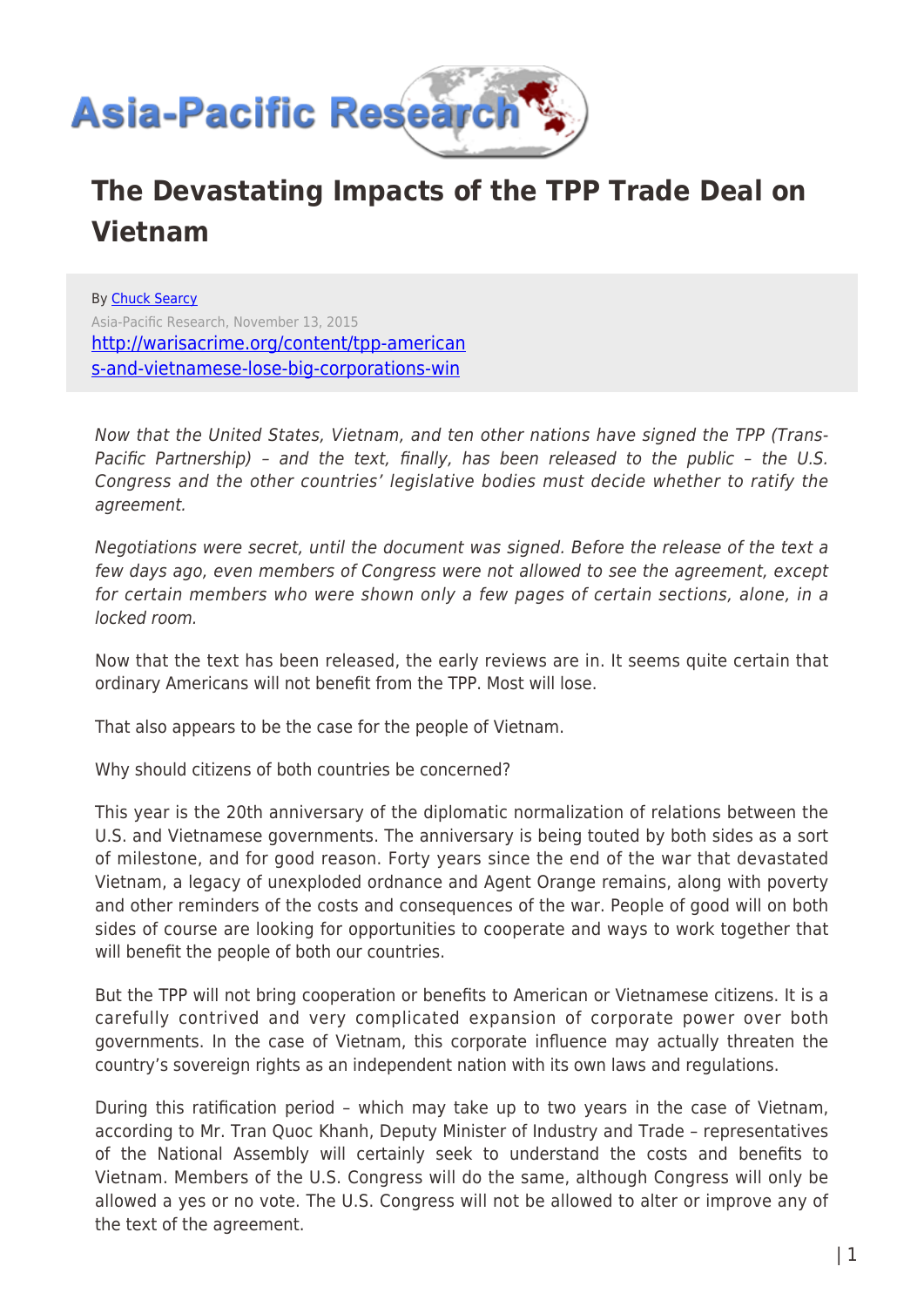Nonetheless, this will be a critical time. Now that the full text of the agreement has becomes public, Americans and Vietnamese should engage in dialogue and carefully scrutinize the entire TTP Agreement. Key, substantive questions have already been identified in recent months by the experts who assembled the pieces of the TPP puzzle that were leaked. That process is now going forward apace, as new details have emerged with release of the text. Some concerns include:

– Vietnam will begin to lose important elements of national sovereignty, most within a five-year deadline, if the TPP goes into effect.

– Public-interest policies and any laws that threaten a U.S. corporation's profits. U.S. corporations will be above the government of Vietnam and above Vietnamese law.

– Disagreements would not be settled in Vietnamese courts or international courts, but by a panel of lawyers picked by corporations.

The agreement includes ISDS (Investor-State Dispute Settlement) provisions, by which a panel of lawyers picked by the corporations – not judges in Vietnamese or international courts – will rule on the lawsuits. Section 28.9(2)(a) of the Agreement says that one panel member each is chosen by each party, and under (2)(d), the chair (and third panel member) is chosen together by the parties, or, if necessary, chosen randomly from a list of qualified people on a roster. It seems likely that the drafters of the agreement sought a legal procedure that would fit all signatory nations, but now there are unintended consequences. Only a small number of lawyers are deemed qualified to serve on these panels. That group is potentially incestuous, since the corporations will have a strong say in suggesting names for the roster.

Recently published texts suggest the TPP agreement will expand1 and investors and allow the corporations to sue countries in international tribunals for damages the legal rights of corporations caused by such as financial regulations and protections for workers and the environment)

These secretive2 tribunals – three lawyers – would likely have a vested interest in the corporations that suggested or picked them. They are apt to impose huge, punitive fines against Vietnam. ISDS will constrain the scope of legitimate regulation, making it harder for Vietnam and other nations to achieve improved labor and environmental standards. In short, ISDS will constrain Vietnam's policy space to manage its own economic development. The government of Vietnam will no longer be beholden to its citizens but, instead, will be beholden to foreign corporations.

This is not speculation. Similar cases have already been filed.

Even the possibility of paying a tribunal's huge fines plus legal costs can push governments to surrender their rights of sovereignty; dilute labor, environmental, or other regulations; and avoid passing such regulations altogether. The U.S. non-profit, Public Citizen, cited examples3 in Canada, where just the threat of ISDS action may have led policymakers "to think twice about enacting protections that could expose the government to a costly investor-state dispute."

Philip Morris, a U.S. cigarette company, has filed suits against Australia4 and Uruguay,5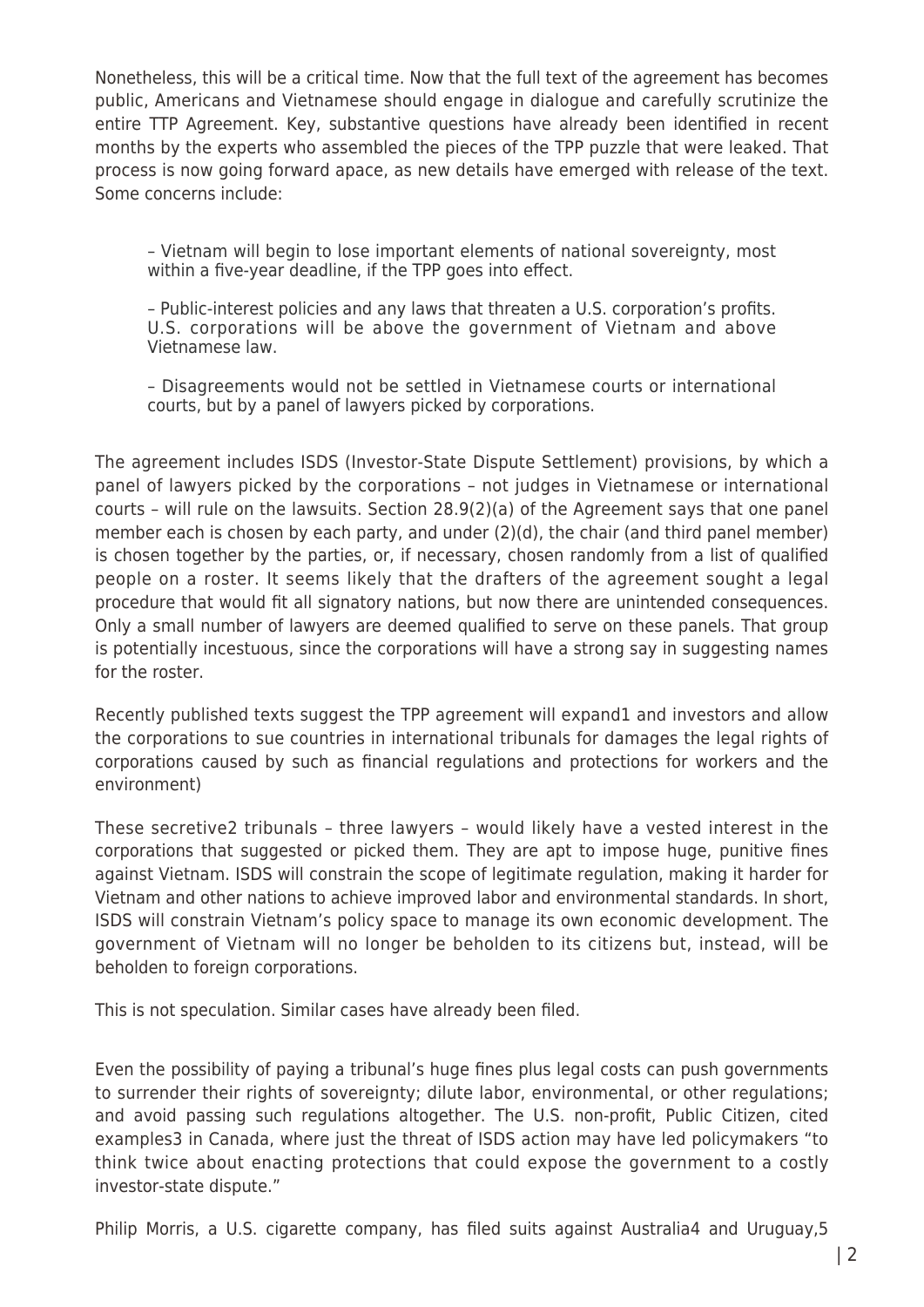arguing those nations' laws mandating health warnings on tobacco products are an expropriation of the company's property and have cut into profits for Philip Morris. A Swedish energy firm has sued the government of Germany for restrictions on coal-fired6 and nuclear7 power plants. Veolia, a French waste-management company, is suing Egypt to overturn that nation's minimum-wage law. Eli Lilly pharmaceutical company is fighting8 Canada's efforts to reduce the price of medicine through limited drug patents in order to protect its citizens. Eli Lilly is accusing Canada of not letting the company make the profit the corporation wants.

The number of companies that could sue Vietnam is growing.

As of the end of May 2015, U.S. companies in Vietnam had 742 projects worth over \$11 billion. Major American firms – including Coca-Cola, PepsiCo, IBM, Cargill, Microsoft, Citigroup, Chevron, Ford, General Electric, AES (formerly, Applied Energy Services), and UPS – have moved into the Vietnamese market. Some Americans who established these companies in Vietnam did so out of empathy and the wish to address post-war poverty; they may not realize that, under the TPP, the company they introduced could impinge on Vietnam's sovereignty.

Sectors important to Vietnam's economic security would fall under the TPP.

Some in the government of Vietnam may already be worried about such legal suits, which could dismantle its laws and regulations protecting the environment, citizens' health, children's education, and national sovereignty. Vietnam's 2005 Investment Law lists four sectors:

- 1. prohibited sectors
- 2. encouraged sectors
- 3. conditional sectors applicable to both foreign and domestic investors
- 4. conditional sectors applicable only to foreign investors.

If a U.S. company claims Vietnam is prohibiting the company from investing in Sector 1 (activities seen as "detrimental to national defense, security and public interest, health, or historical and cultural values"), under the TPP, can that foreign company sue Vietnam? The leaked texts of the TPP make it very doubtful that Vietnam's negotiators secured any written guarantees that Vietnam's sovereignty will be respected. If sued under the TPP, Vietnam's national sovereignty would not be protected.

The same question applies to Sector 3, (activities "having an impact on national defense, security, social order and safety; culture, information, press and publishing; finance and banking; public health; entertainment services; real estate; survey, prospecting, exploration and exploitation of natural resources; ecology and the environment; and education and training.") Under the TPP, can foreign companies sue Vietnam for restricting their involvement in that sector? Can foreign-owned banks licensed to operate in Vietnam demand the same high-profit incentives they enjoy in the United States or in other countries? Must Vietnam stop its anti- smoking campaign?

In June 2015, the U.S.-ASEAN Business Council said the TPP will make Vietnam increasingly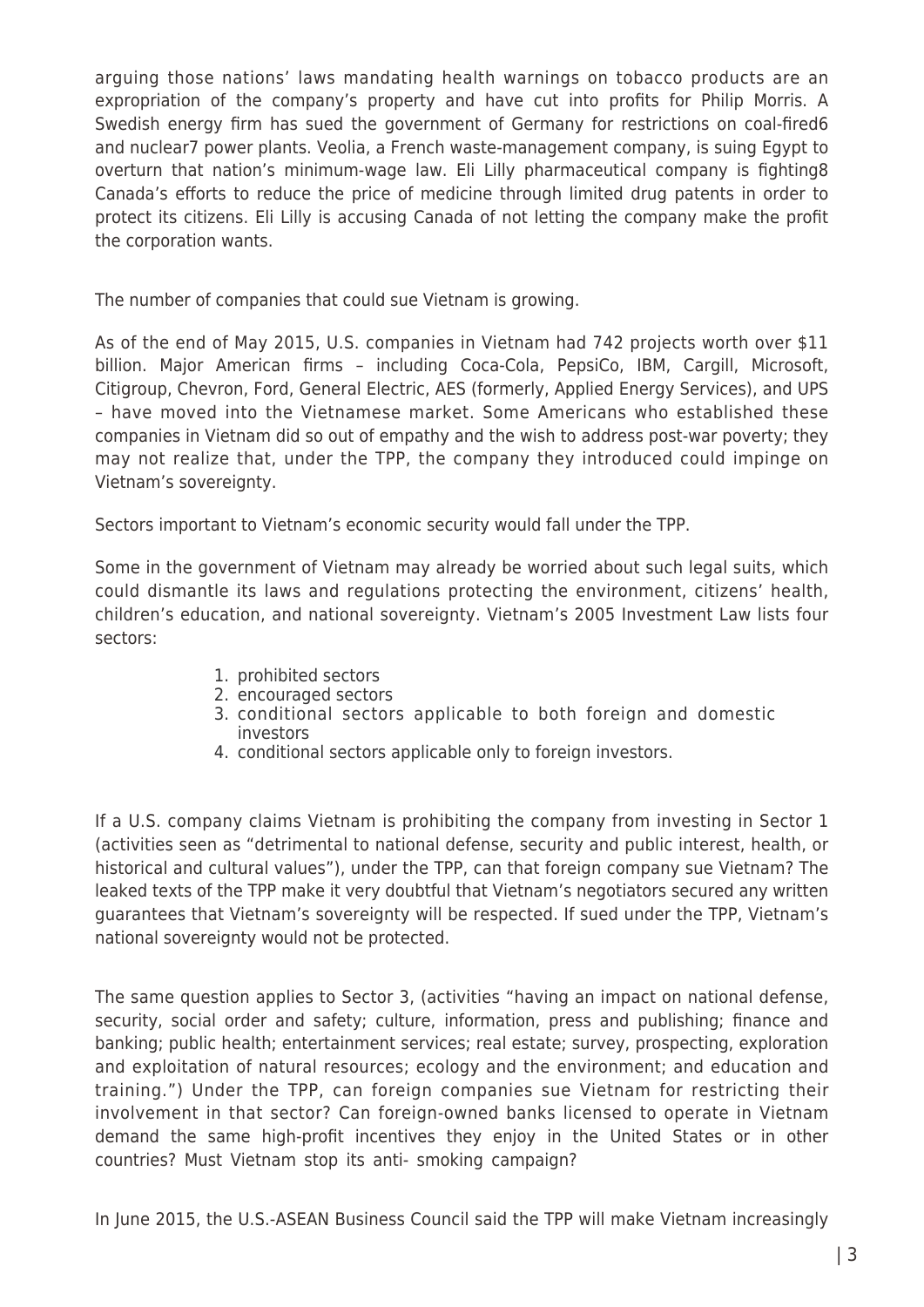attractive to U.S. investors. Why? Because the TPP will allow companies to operate with impunity, overriding Vietnam's national sovereignty.

The U.S. Business Coalition for TPP spent \$118 million in the fourth quarter of 2014, \$126 million in the first quarter of 2015, and \$135 million in the second quarter of 2015, for a total of \$379 million in three quarters.

The TPP could skew regulations worldwide in favor of the banks, manufacturers, and pharmaceutical companies that aggressively lobbied9 for the TPP. Further, with the Citizens United Supreme Court decision allowing U.S. corporations to engage in unlimited campaign expenditures to support or oppose candidates, we can be sure U.S. corporations will engage in heavy, financial lobbying to pressure for TPP passage during the upcoming election.

The TPP includes patents on new pharmaceutical products. These patents prevent development of the cheaper generic drugs that have made medicines affordable for Vietnamese. The people of Vietnam should be asking, "Will our families be forced to replace cheaper generic medicines with multi-national brand names protected by the TPP?" Americans should be asking, "Do we want to force the people of Vietnam to pay the same high prices that we pay for drugs?"

Vietnam is the world's second largest rice exporter, yet the TPP will lead to a decrease in agricultural sales in domestic and export markets. Unfortunately, Vietnam is one of the top five nations most threatened by rising seas due to climate change. The nation's two large deltas – the "Red River and Mekong Rice Baskets" – are already in danger, yet the TPP will allow U.S. corporations to sue Vietnam because of the environmental policies and regulations designed to protect those fragile deltas, the citizens, and Vietnam's food sovereignty. In particular, U.S. pesticide companies are apt to sue Vietnam for implementing so successfully the FAO-initiated IPM (Integrated Pest Management) program, which protects the environment and improves yields by teaching pest-control techniques other than pesticides and uses chemical pesticides only when absolutely needed.

Decisions about controversial introduction of GMO seeds and crops will be made outside of Vietnam. The Vietnamese government will no longer have sovereignty in such matters.

Vietnamese farmers and agricultural producers should be asking, "How will TPP affect our ability to compete in world markets, against huge corporations?"

A major effort has gone into lobbying in Vietnam for the TTP, with highly paid American consultants, an orchestrated international and domestic press, and the U.S. Embassy's yearlong, 20-year-anniversary celebration pushing the TTP while the contents of the agreement were cloaked in secrecy. As noted above, corporations have undertaken an even bigger lobbying effort in the United States.

Some of the very rich in Vietnam will probably benefit. A small percent of wealthy Americans and major corporate shareholders will make more money. Ordinary people and the poor will lose. That is always the case when agreements are written in secret.

The ratification period is critical. The "people's representatives" – legislative bodies in the United States, Vietnam and other signatory nations – will be debating the full text of the TPP